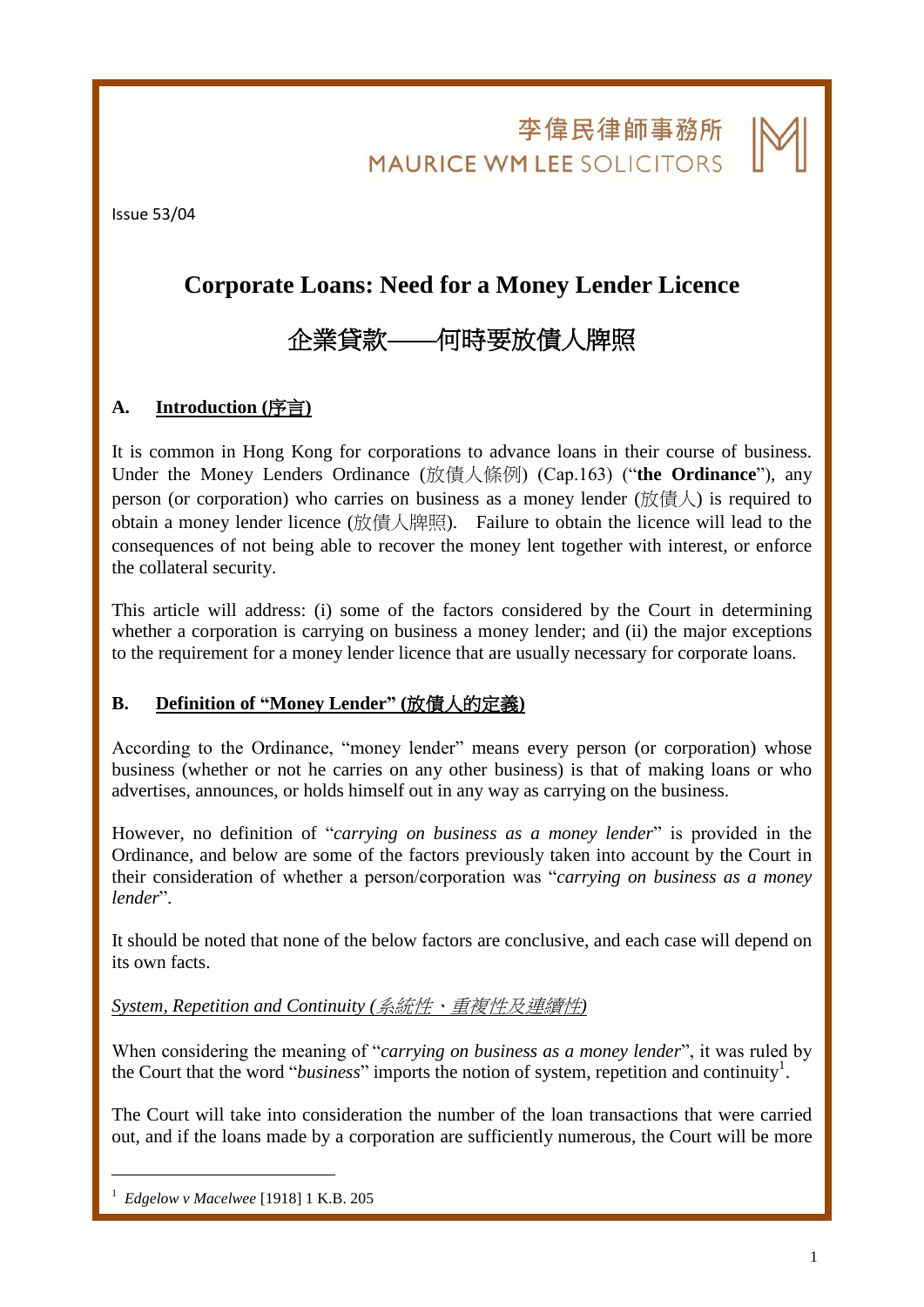ready to infer that an operation system exists and thus a business of "*money-lending*" is being carried on.

## *Comparative Scale of the Money Lending Business (*貸款業務與主要業務的比例*)*

It is not a requirement under the law that money lending has to be a significant part of the business carried out by a corporation.

Instead, case law<sup>2</sup> suggested that a corporation can be a money lender even if only about half a per cent of its business relates to money lending. The judge in that case said "*…in my opinion, a person who makes a business of lending money is not any the less a moneylender because he carries on some other business as well on a much larger scale.*"

## *Class of the Borrowers (*借款人的類別*)*

When determining whether a corporation is carrying on business as a money lender, the Court may also consider to whom the loans were made. As suggested by the Court, "*speaking generally, a man who carries on a money-lending business is one who is ready and willing to lend to all and sundry, provided that they are from his point of view eligible.*" 3

As a result, if a corporation does not seek to limit the class of borrowers to whom the loans are extended, the Court may be more ready to find that the lending corporation is a money lender under the Ordinance.

## **C. Major Exceptions (**主要例外**)**

The following are some of the major exceptions to the need for a money lender licence under the Ordinance which may be applicable to corporate loans:-

- 1. A loan made by a company or a firm or individual whose ordinary business does not primarily or mainly involve the lending of money in the ordinary course of that business;
- 2. A loan made to a company that has a paid up share capital (繳足款股本) of not less than HK\$1,000,000 (one million) or an equivalent amount in any other approved currency; and
- 3. A loan made by a holding company (控權公司) to its subsidiary (附屬公司) or by a subsidiary to its holding company or another subsidiary company of the same holding company.

## **D. Conclusion (**總結**)**

1

Subject to the said exceptions, the money lent by a money lender without licence is prima facie unrecoverable under the Ordinance. Although the Court has discretion to allow the recovery of money lent even if the money lender is not licensed, there is always a risk that the Court may refuse to exercise its discretion.

l.

<sup>2</sup> *North Central Wagon Finance Co. Ltd. v Brailsford* [1962] 1 W.L.R. 1288

<sup>3</sup> *Litchfield v. Dreyfus* [1906] 1 KB 584